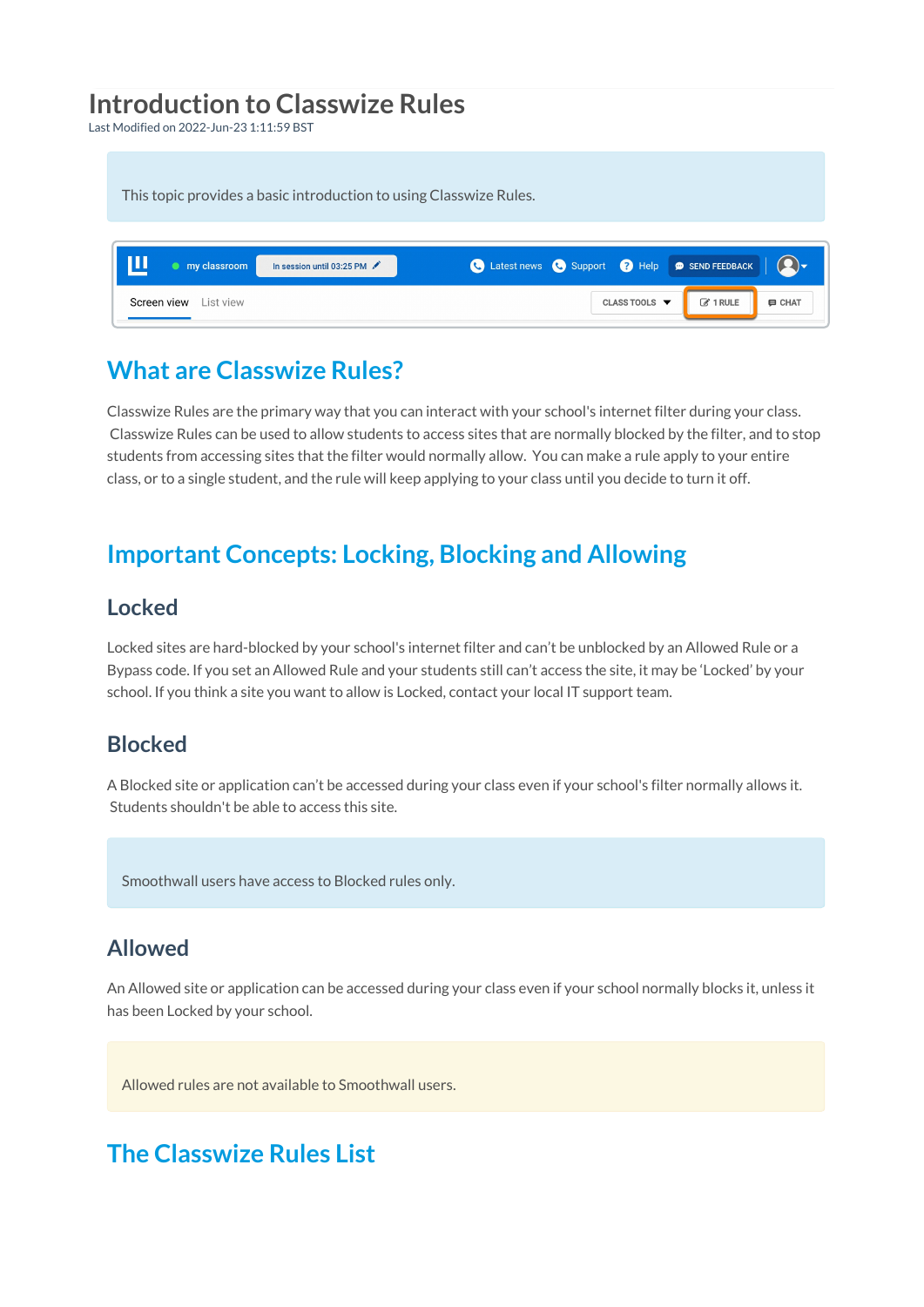| <b>Rules</b>     |                                | <sup>命</sup> Delete all             | $+$ New Rule                      |
|------------------|--------------------------------|-------------------------------------|-----------------------------------|
| A                | B<br>Cool Math Games all users | С<br><b>Blocked</b>                 | Allowed                           |
| <b>Hot Maths</b> | all users                      | <b>Blocked</b>                      | <b>Allowed</b><br><b>CONTRACT</b> |
| Youtube<br>٠     | all users                      | <b>Blocked</b>                      | Allowed<br><b>Contract</b>        |
| Youtube          | una                            | <b>Bukar Haro</b><br><b>Blocked</b> | <b>Allowed</b><br><b>CONTRACT</b> |

The **Rules** dropdown list shows you all the filtering rules you've set for your class so far, and who they apply to.

- a. The name of the website or application the rule applies to.
- b. Who the rule applies to. Rules can apply either to the whole class (all users) or to a single student.
- c. Whether the rule is blocking or allowing access to the site. Select between Blocking and Allowing the site.
- d. Edit or delete the rule.

In this example:

- Cool Math Games has been Blocked. None of the students in the class can access the website.
- Hot Maths has been Allowed. All students in the class can access the website
- YouTube has been Blocked for all students but Allowed for Bukar Harouna. Bukar Harouna will be able to access YouTube, but none of the other students will be able to.

# **Adding, Editing and Removing Classwize Rules**

Adding, editing and removing Classwize Rules is simple to do.

### **Adding a Classwize Rule**

- 1. **Search** to find and select the signature you want to block or allow.
- 2. Choose to **Block or Allow** the site or application.
- 3. Choose who to apply the rule to:
	- Check the**Whole class** box to apply the rule to all students in your class.
	- Uncheck the**Whole class** box to apply the rule to a single student. Search to find the student using the drop-down list.
- 4. Select **Add Rule** to turn the Rule on.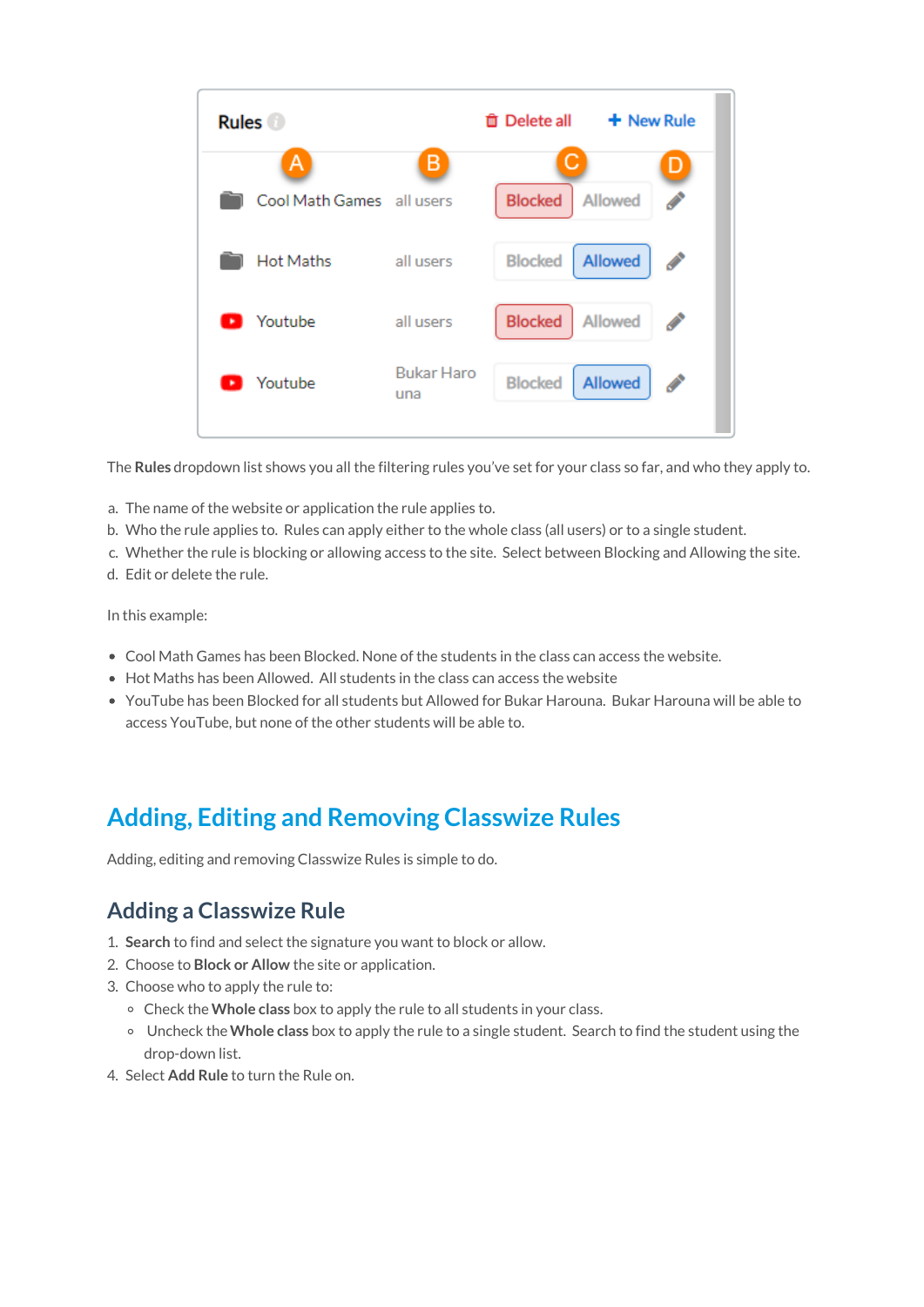| Add new rule                                                  |        |              |
|---------------------------------------------------------------|--------|--------------|
| Control what students access during your class                |        |              |
| This rule controls                                            |        |              |
| Q Youtube                                                     |        |              |
| During class it should be<br><b>Allowed</b><br><b>Blocked</b> |        |              |
| This rule applies to                                          |        | Whole class  |
| З<br>Q Harry Kim                                              |        | $\checkmark$ |
|                                                               | CANCEL | ADD RULE     |

## **Editing Classwize Rules**

You can edit the Classwize Rules at any time. To edit a rule:

1. Select the **Edit** icon

| <b>Rules</b> |                  |                      | + New Rule<br><b>面</b> Delete all                   |
|--------------|------------------|----------------------|-----------------------------------------------------|
|              | Cool Math Games  | all users            | <b>Blocked</b><br>ℐ<br>Allowed                      |
|              | <b>Hot Maths</b> | all users            | <b>Allowed</b><br><b>Blocked</b><br><b>Contract</b> |
|              | Youtube          | all users            | <b>Blocked</b><br>Allowed<br>♦                      |
|              | Youtube          | <b>Bukar Harouna</b> | Allowed<br><b>Blocked</b>                           |

2. Make any changes to the rule and select **Update**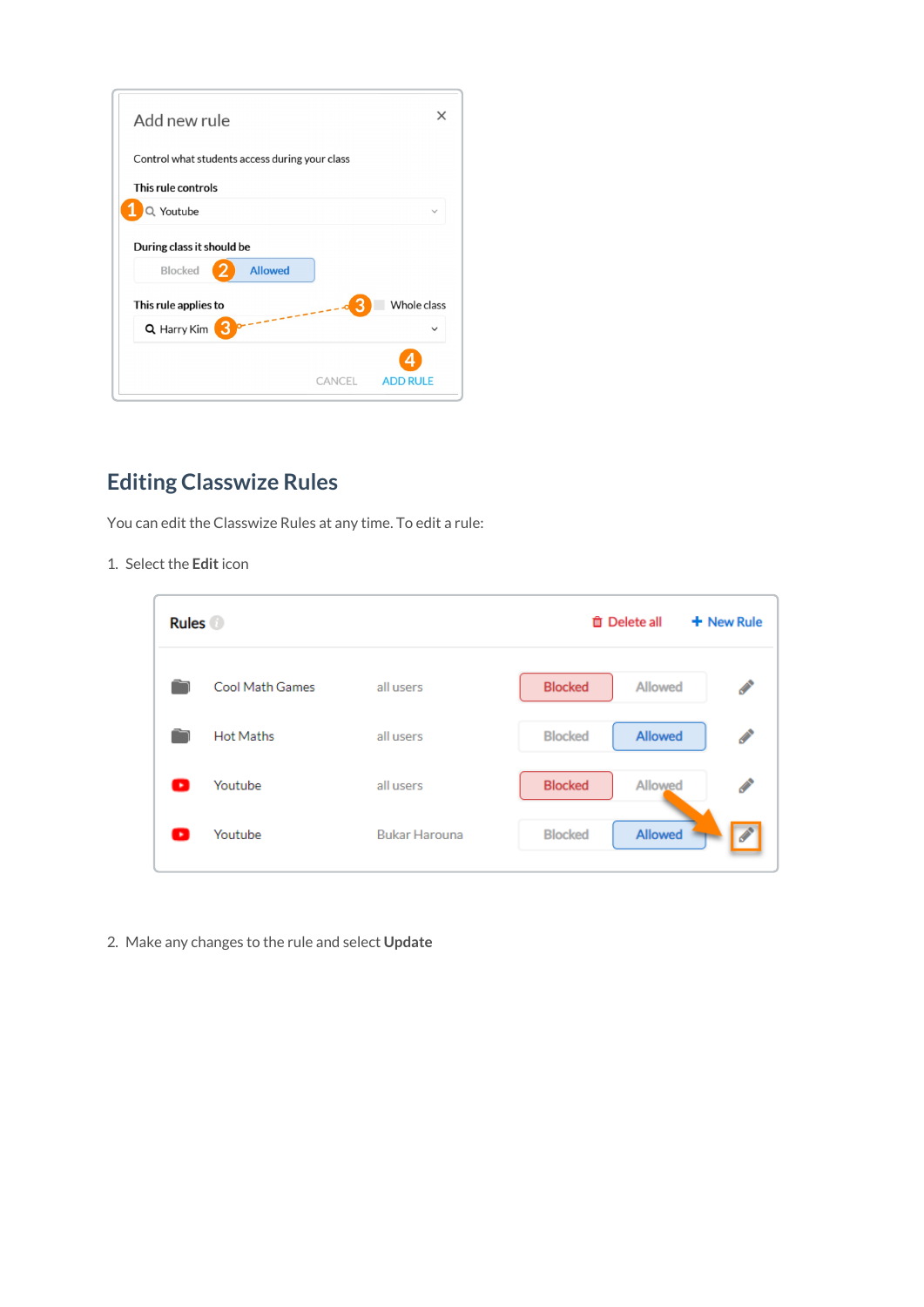| Edit class rule                                               | ×                                   |
|---------------------------------------------------------------|-------------------------------------|
| Control what students access during your class                |                                     |
| This rule controls                                            |                                     |
| Q Youtube                                                     | $\sim$                              |
| During class it should be<br><b>Allowed</b><br><b>Blocked</b> |                                     |
| This rule applies to                                          | Whole class                         |
| Q Bukar Harouna -<br>.com                                     | $\sim$                              |
|                                                               | <b>UPDATE</b><br><b>DELETE RULE</b> |
|                                                               |                                     |

## **Deleting Classwize Rules**

You can remove individual Classwize Rules, or remove all rules at once.

### **Deleting a Single Classwize Rule**

To remove a single rule:

- 1. Edit the rule
- 2. Select **Delete Rule**.

| Edit class rule                                | ×                                   |
|------------------------------------------------|-------------------------------------|
|                                                |                                     |
| Control what students access during your class |                                     |
| This rule controls                             |                                     |
| Q Youtube                                      | $\sim$                              |
| During class it should be                      |                                     |
| <b>Allowed</b><br><b>Blocked</b>               |                                     |
| This rule applies to                           | Whole class                         |
| Q Bukar Harouna -<br>.com                      | $\sim$                              |
|                                                |                                     |
|                                                | <b>DELETE RULE</b><br><b>UPDATE</b> |